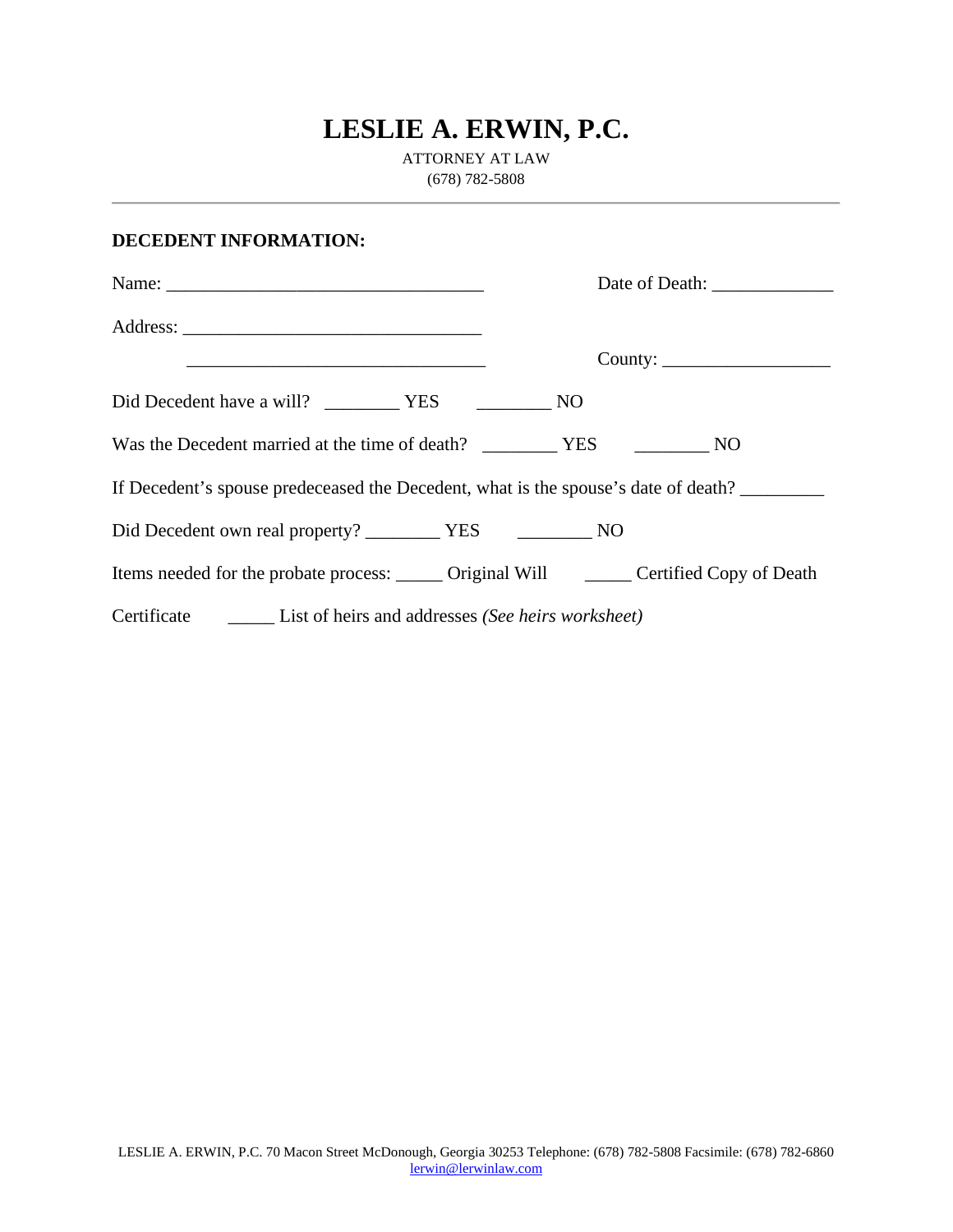*List of heirs and their current address information* 

*If decedent was married at the time of death (spouse and children) If decedent was NOT married at the time of death (siblings, mother and father, and grand-parents)*

Decedent's Heirs:

| Decedent's Spouse         |                                                                                                                              |
|---------------------------|------------------------------------------------------------------------------------------------------------------------------|
| Address                   |                                                                                                                              |
| City State Zip            |                                                                                                                              |
| If deceased date of death |                                                                                                                              |
| Decedent's Child          |                                                                                                                              |
| <b>Address</b>            |                                                                                                                              |
| City State Zip            |                                                                                                                              |
| If deceased date of death |                                                                                                                              |
| Decedent's Child          |                                                                                                                              |
| Address                   |                                                                                                                              |
| <b>City State Zip</b>     |                                                                                                                              |
| If deceased date of death |                                                                                                                              |
| Decedent's Child          |                                                                                                                              |
| Address                   |                                                                                                                              |
| City State Zip            |                                                                                                                              |
| If deceased date of death |                                                                                                                              |
| Decedent's Child          |                                                                                                                              |
| Address                   |                                                                                                                              |
| City State Zip            |                                                                                                                              |
| If deceased date of death |                                                                                                                              |
| Decedent's Child          |                                                                                                                              |
| Address                   |                                                                                                                              |
| City State Zip            |                                                                                                                              |
| If deceased date of death |                                                                                                                              |
|                           | If any of the decedent's children are deceased, please list their children<br>below (would be the decedent's grand-children) |
| Decedent's Grand Child    |                                                                                                                              |
| Address                   |                                                                                                                              |
| City State Zip            |                                                                                                                              |
| If deceased date of death |                                                                                                                              |
| Decedent's Grand Child    |                                                                                                                              |
| <b>Address</b>            |                                                                                                                              |
| City State Zip            |                                                                                                                              |
| If deceased date of death |                                                                                                                              |
|                           |                                                                                                                              |
| Decedent's Grand Child    |                                                                                                                              |
| Address                   |                                                                                                                              |
| City State Zip            |                                                                                                                              |
| If deceased date of death |                                                                                                                              |
| Decedent's Grand Child    |                                                                                                                              |
| Address                   |                                                                                                                              |
| City State Zip            |                                                                                                                              |